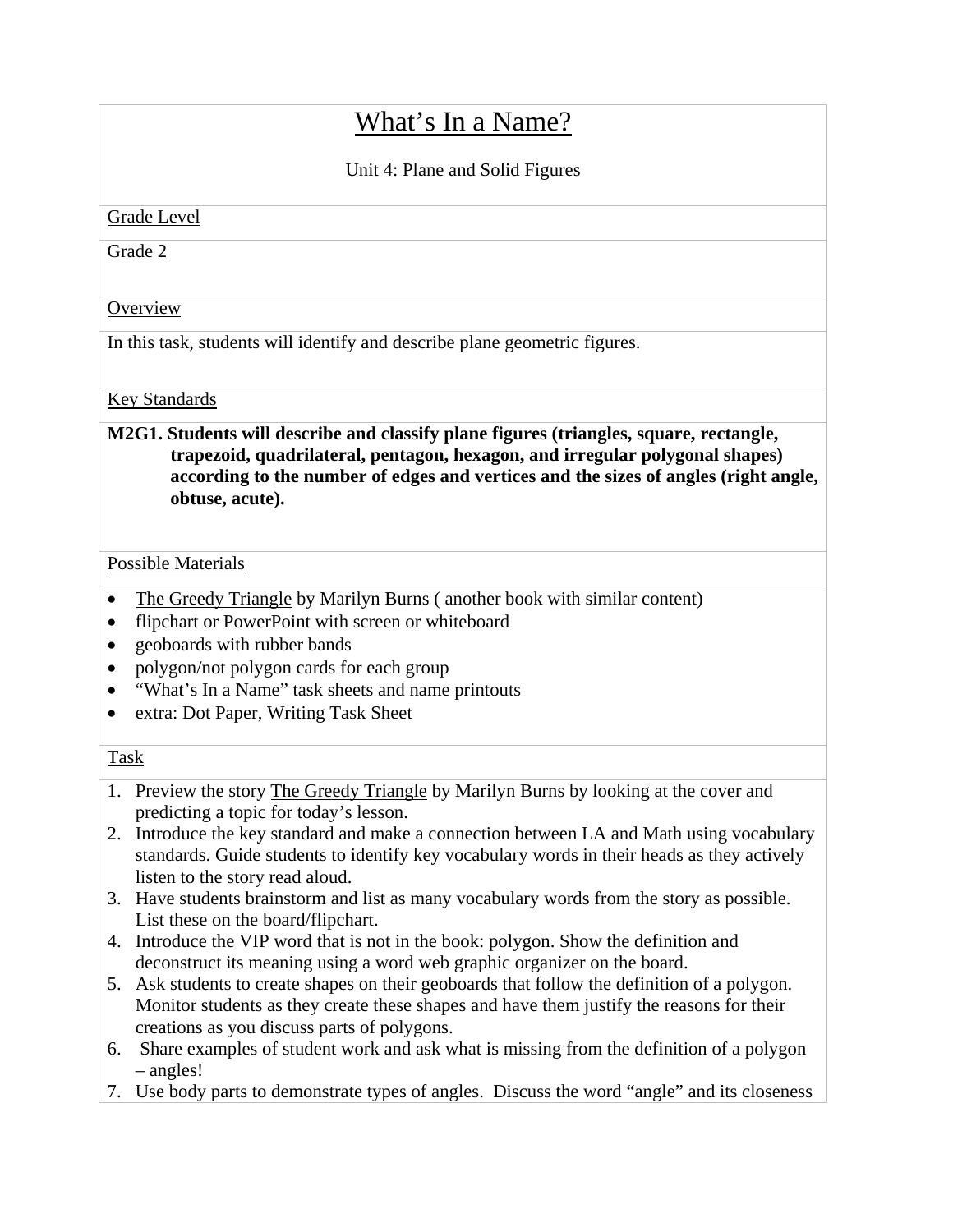to the word "ankle". Show how this part of your body forms an angle.

- 8. Describe rules for "Simon Sees Angles" as shown in Unit 4 Tasks on www.georgistandards.org. Play game in a circle.
- 9. Ask students to return to the geoboards and create different types of angles. Use this opportunity to differentiate for students as you discuss attributes of angles and their connection to the creation of polygons (i.e. introduce degrees for an advanced learner or review right angles in a square for remediation).
- 10. Share examples of discussions and created shapes.
- 11. Guide students to "uncover" what regular and irregular polygons are using the discovery model.
- 12. Review the definitions for both by recreating shapes that match the definitions.
- 13. Pass out Polygon/Not Polygon cards to each group of students. Have groups work together to sort the cards into 2 groups using the previously-given definition. Monitor groups and ask them to defend their choices with substantive reasoning.
- 14. Check group work with magnetic cards on the board and explain.
- 15. Pause for questions and/or clarifications.
- 16. On the board model "What's in a Name?" task with your own name. Find and label different types of angles, shapes, and other geometric figures in the name. Then, show how to add details telling more about the geometry found in the name.
- 17. Pass out printed name papers to each student (or have them print their own name in large block letters) and ask students to complete the task for their own names.
- 18. Guide students to add more details explaining everything they know about the labeled geometry.
- 19. Share results and let students make connections between and among names. Question: Does anyone have a letter that is a polygon all by itself? Why not?
- 20. For extra work, have students take a piece of dot paper and use straight line segments to create crazy polygons.
- 21. Review the key standard and make a connection to the math process standard of communication. Lead into the final task: connecting math to the real world with writing.
- 22. Pass out the Writing Task. Review the choices and allow students to select and/or create a new crazy polygon and then create a transformational picture.
- 23. Students work on completing a differentiated writing task as you further remediate instruction as needed toward the standard.

# Sample Questions

- 1. Why is vocabulary important in math class?
- 2. How are polygons and angles related?
- 3. How do you describe geometric figures?
- 4. Where can you find polygons and/or angles in the world?
- 5. What makes a polygon regular?
- 6. Why are there no polygons on the alphabet?
- 7. How many ways can you classify plane geometric figures? Justify your reasons.
- 8. What else can you determine about a polygon that is not described in its definition?